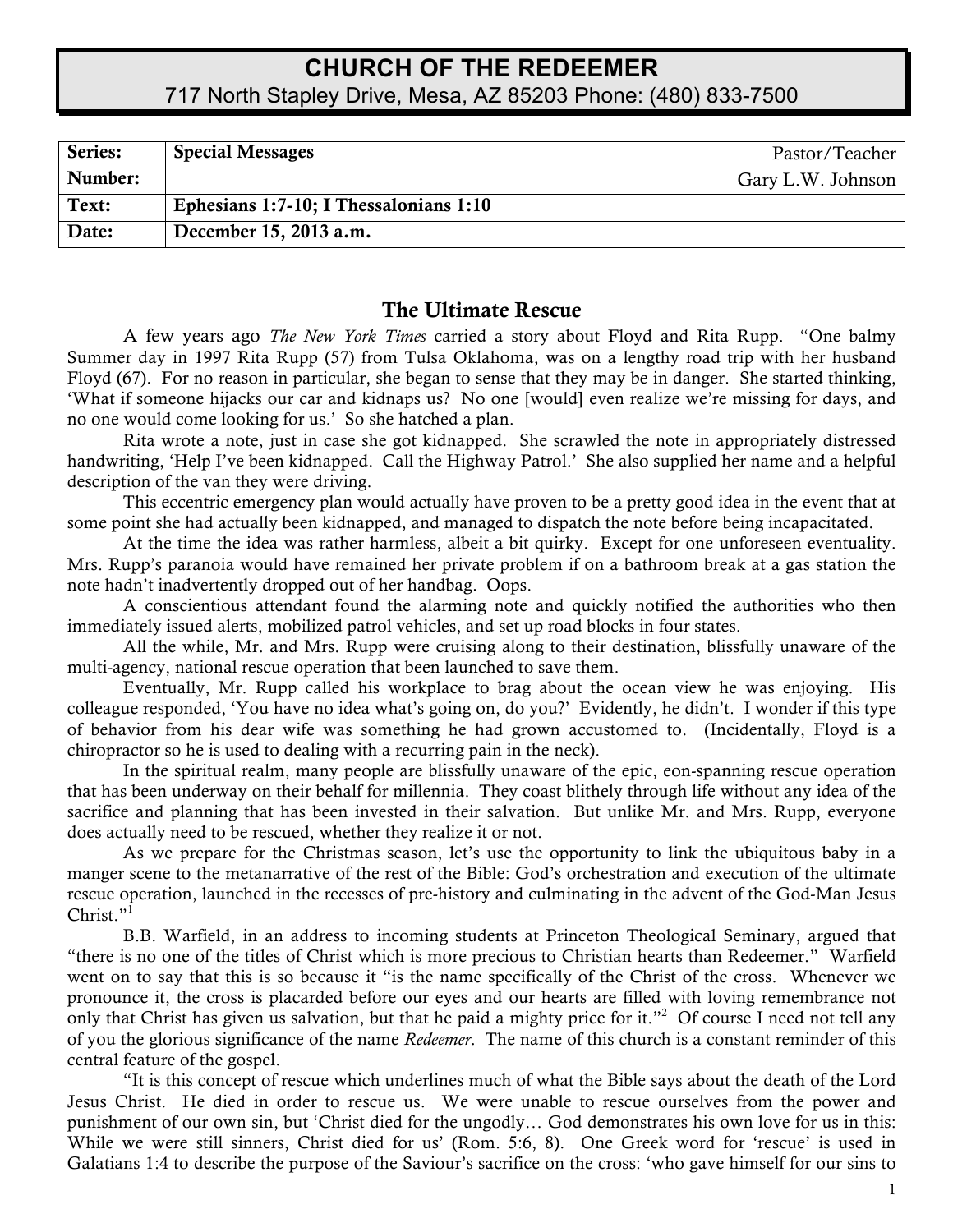rescue us'. This term implies great danger as well as the inability of the people concerned to escape from the danger by their own efforts. On the cross, therefore, the Lord Jesus Christ achieved a special rescue operation and one which it was impossible for any human or angel to accomplish. The same idea of rescue occurs again in I Thessalonians 1:10: '…Jesus, who rescues us from the coming wrath'. Only believers are rescued from God's anger, but notice that it is the Lord Jesus *alone* who rescues us from this 'coming wrath'". 3

#### I. REDEMPTION STATED

Redemption, observed Thomas Goodwin, "is larger than forgiveness of sins; for redemption reacheth to glory also. Glory was to be purchased anew. And why? Because, though we were predestinated to glory in our relation unto Christ's person as our head, yet we forfeited it all, and it must therefore be bought again; and therefore the glory of heaven, in Luke 21:28, is called redemption. 'Lift up your heads, for your redemption draws nigh,' saith Christ, speaking of the latter day. You have the like place, Rom. 8:23, 'We groan within ourselves, waiting for the redemption of our bodies.' And, Tit. 2:14, sanctification itself is called redemption, 'Who gave himself for us, that he might redeem us from all iniquity, and purify unto himself a peculiar people, zealous of good works.' Redemption is a large word; for Christ was fain to buy all that God intended us, because we lost it."4 There are *three* important terms used in the New Testament to express redemption. The first is AGORAZO. It comes from the marketplace and means "to buy or purchase" and always involves the thought of a transaction.<sup>5</sup> It closely parallels the Hebrew GAAL, "to redeem," (Ruth 4:1-8) and KOFER, "a ransom price," (Psalm 49:7). The second term is EXAGORAZO. As you can see, this is simply AGORAZO with the prefix EX and conveys the thought of buying *out of* the marketplace. The third word in LUO (and its derivatives LUTROO, LUTRON, LUTROSIS and APOLUTROSIS); it means "to loose, set free or deliver."

### II. THE REDEEMER

This redemption is procured by Christ; "in Him we have redemption." Paul is here speaking of Christ's work of redemption. The extent of this work is defined by the context. Who are redeemed? The very same ones that are chosen and predestinated in Him. These and no others are the recipients of Christ's redeeming work. Note that Christ is declared to be God's beloved (1:6). Chrysostom, one of the early church fathers, declared, "It is strange, infinite strange, that he that was God's beloved, whom he delighteth in as in himself, that God should ever send him to be a Redeemer, and to shed his blood for sinners. What! Was he God's beloved, and have you redemption in him too? Should God sacrifice his beloved? God chose us to be holy in heaven with him, to be sons with him there, to delight in us there. Let that plot stand, let them never come to be sinful, let me have them up in heaven presently with my Son. One would have thought God might have said this. No, God would commend his love yet further. He would let them fall into sins; to redeem them, he would sacrifice this beloved. He had so much love in his heart that he could commend it to us no way but by sacrificing his beloved. He might have chosen whether he had done so or no; he might have made us as happy in heaven as now we shall be; it needed not have cost him the blood of his Son. But now he wonderfully sets out his love to us, in that we have redemption in his beloved."

### III. THE PRICE OF REDEMPTION

It was through "his blood" that sinners are redeemed. Paul tells us elsewhere that we are "bought with a price" (I Corinthians 6:20; 7:23). This price is identified as being His blood. "But what is meant by his blood? His blood is only mentioned; not that his active obedience doth not go into it. Take all Christ, good brethren. But because his blood was the last part of the payment that cancelled all the bond, therefore his blood is still mentioned in Scripture. And his blood is more mentioned than the other. Why? To answer the expression of the type in the old law. There was the blood poured out, you know, and there was blood laid upon the horns of the altar, and all things were sprinkled with blood. What did the blood signify in the Old Testament? Blood in the Old Testament signified the soul of the beast; saith he, the life of it, or the soul of it, lieth in the blood. So in the New Testament still, the blood of Christ is mentioned, to signify the sufferings of his soul; and it is mentioned, too, to answer the type. In the Lord's Supper you have bread, to signify the breaking of